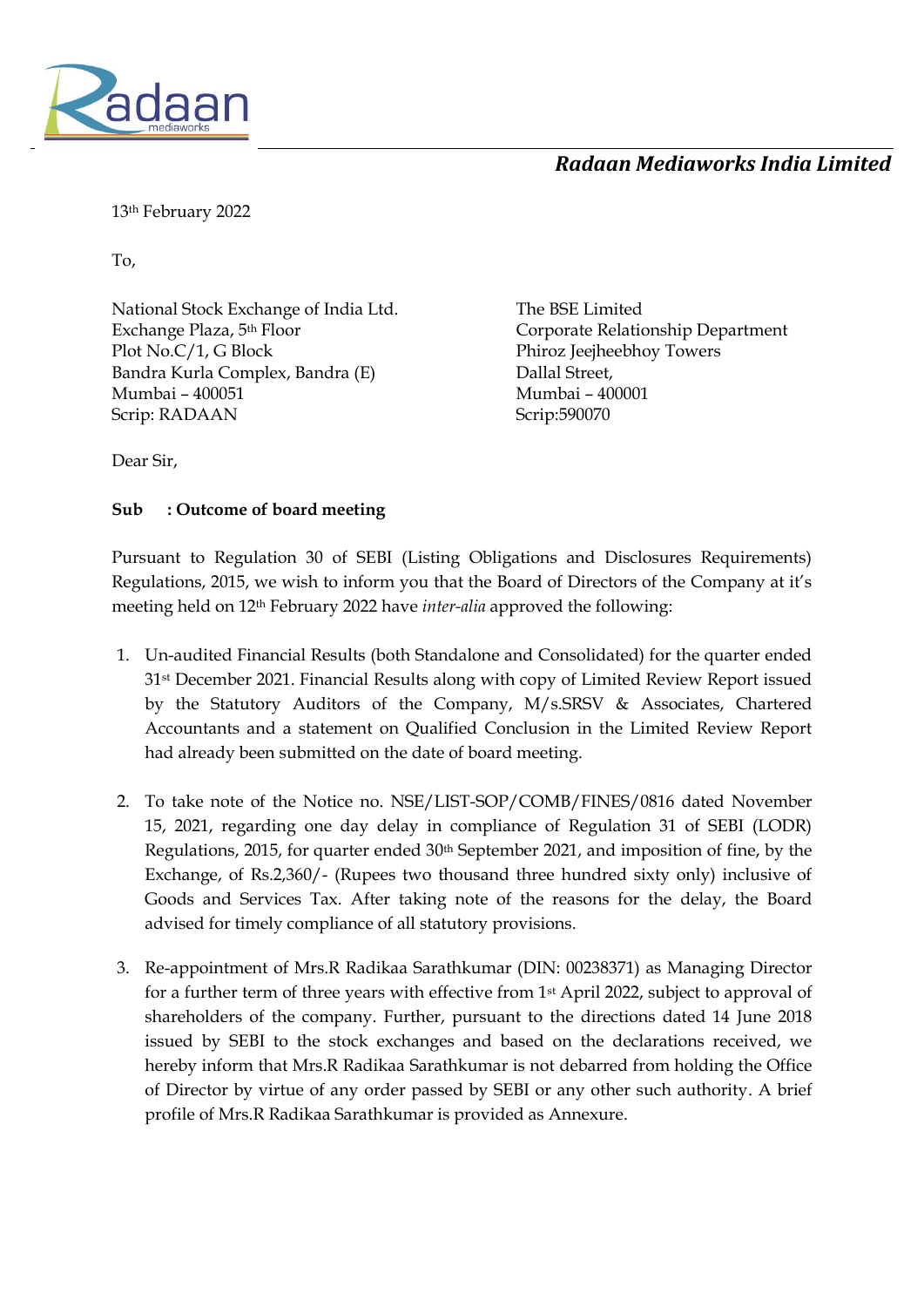

#### *Radaan Mediaworks India Limited*

- 4. Re-appointment of Mr.R Sarathkumar (DIN: 00238601) as Whole-time Director with the designation of Director – Operations for a further term of three years with effective from 1<sup>st</sup> April 2022, subject to approval of shareholders of the company. Further, pursuant to the directions dated 14 June 2018 issued by SEBI to the stock exchanges and based on the declarations received, we hereby inform that Mr.R Sarathkumar is not debarred from holding the Office of Director by virtue of any order passed by SEBI or any other such authority. A brief profile of Mr.R Sarathkumar is provided as Annexure.
- 5. Appointment of M/s.KRA & Associates, Practicing Company Secretaries, as the Secretarial Auditor of the Company for the financial year 2021-22. A brief profile of the appointee secretarial auditors is provided as Annexure.

The meeting of the Board of Directors commenced at 5.00 p.m. and concluded at 7.50 p.m.

Please take the aforementioned information on your record.

Thanking you

Yours faithfully, **For Radaan Mediaworks India Limited**

Kanhu Charan Sahu Company Secretary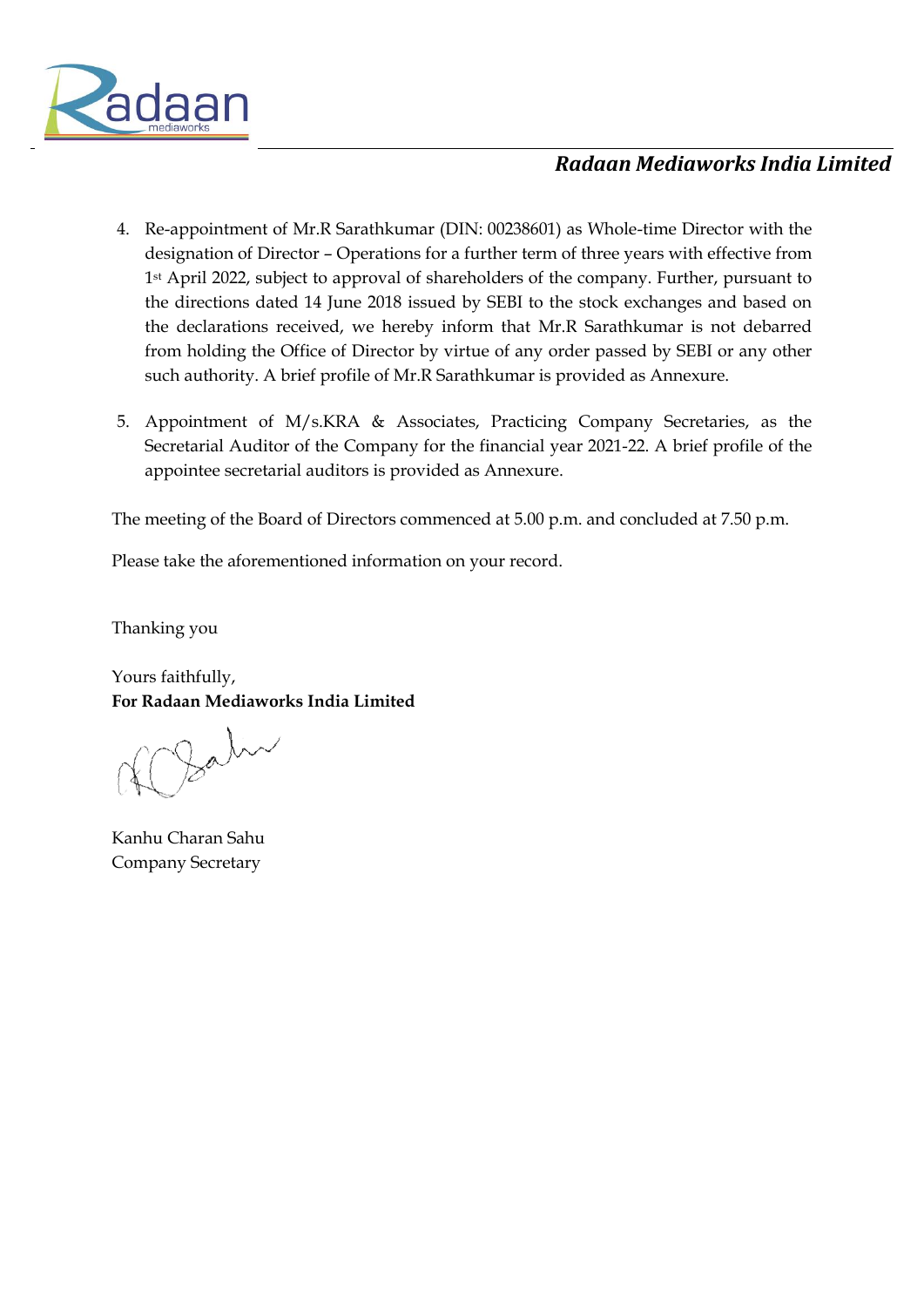Appointment of Managing Director / Whole-time Director at the Board Meeting held on 12- 02-2022:

Brief Profile and Relationships between Directors:

| Mrs.R Radikaa Sarathkumar                       | Mr.R Sarathkumar                             |
|-------------------------------------------------|----------------------------------------------|
| Managing Director                               | <b>Whole-time Director</b>                   |
| Mrs.R Radikaa, aged about 60 years, is an       | Mr. Sarathkumar, aged about 67 years, is a   |
| accomplished business personality and a role    | Bachelor of Science in Mathematics. He has   |
| model in Media & entertainment Industry         | selected acting as profession and acted      |
| having the right blend of managerial talent,    | successfully in more than 130 films.         |
| rich experience in Acting, and creative ability | Throughout his career, he has remained a     |
| in conceptualizing, strategizing, directing.    | very popular and leading cine actor. He has  |
|                                                 | won several awards, notable among them       |
| She is a degree holder in Home Science. She     | <b>Tamil Nadu State Government Award for</b> |
| has remained well reputed actor throughout      | Best Actor, M.G.R. Award, Film Fare          |
| her career spanning more than three decades.    | Awards, Cinema Express Awards,               |
| She is one of the select few who have made      | Kalaimamani Awards and several others.       |
| both film and television careers very           |                                              |
| successful. She has acted in more than 300      | He was Honorary President of the South       |
| films and a number of prime time television     | Indian Artistes Association.                 |
| serials. She has won many awards including,     |                                              |
| National Award, Film Fare Awards, Tamil         | He has earlier been a Honourable Member      |
| Nadu State Government Award, Malaysian          | of Parliament. He has also been a member     |
| Film Association Award and several others,      | of the Tamil Nadu Legislative Assembly.      |
| for acting and for her contribution to the      |                                              |
| industry.                                       | Mr.Sarathkumar has been serving the          |
|                                                 | Company as Whole-time Director since         |
| She is the promoter of the Company and has      | 2007, having hands-on in the operational     |
| been serving as Managing Director, also the     | management of the company, controlling on    |
| creative force behind Radaan's success.         | day-to-day affairs, operational efficiency.  |
|                                                 |                                              |
|                                                 |                                              |
| Mrs.Radikaa is spouse of Mr.Sarathkumar         | Mr.Sarathkumar is spouse of Mrs.Radikaa      |
| and mother of Mrs.Rayane                        | and father of Mrs.Rayane                     |
|                                                 |                                              |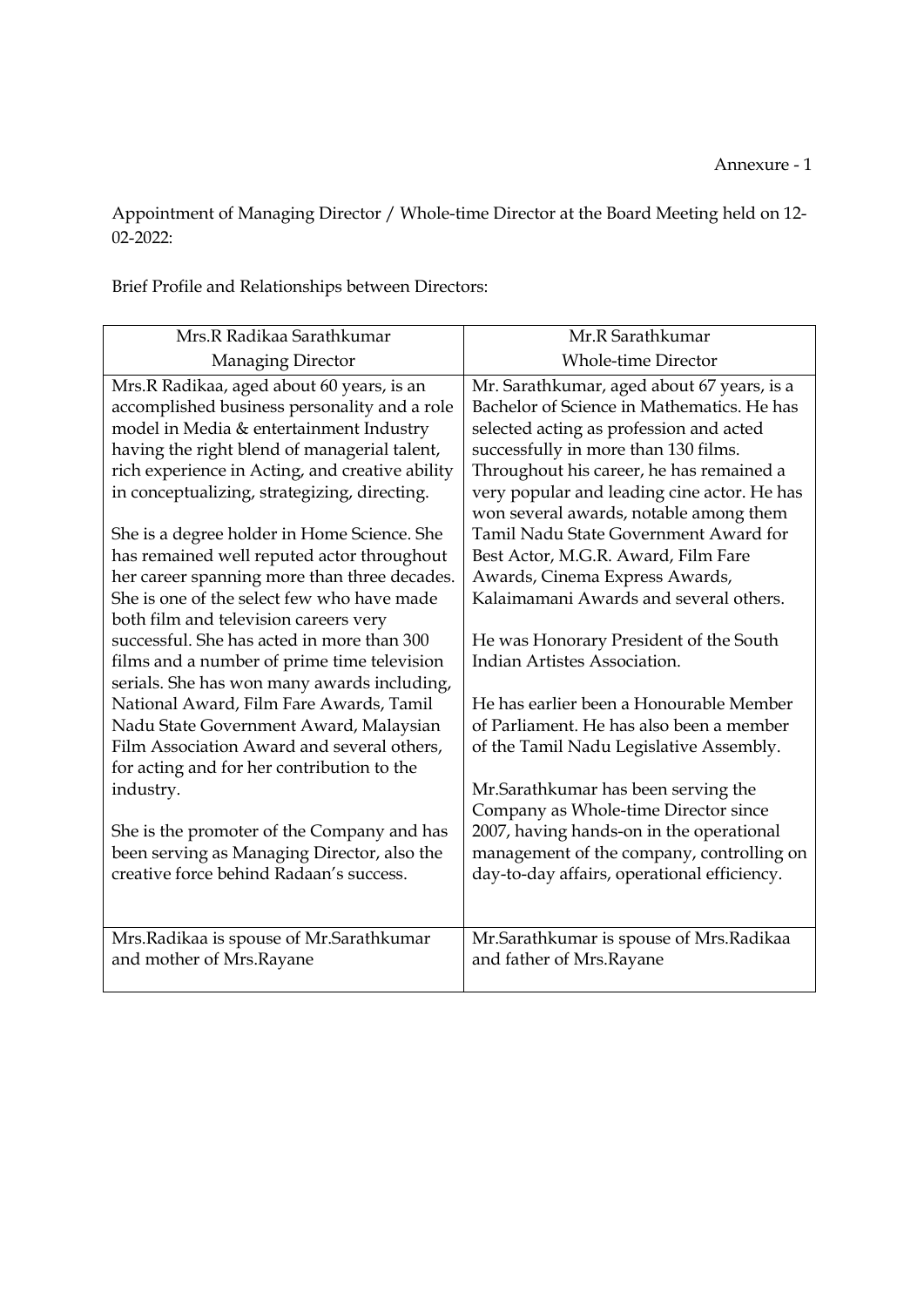# *KRA & ASSOCIATES PRACTICING COMPANY SECRETARIES*

*PARTNERS CS R.KANNAN CS AISHWARYA*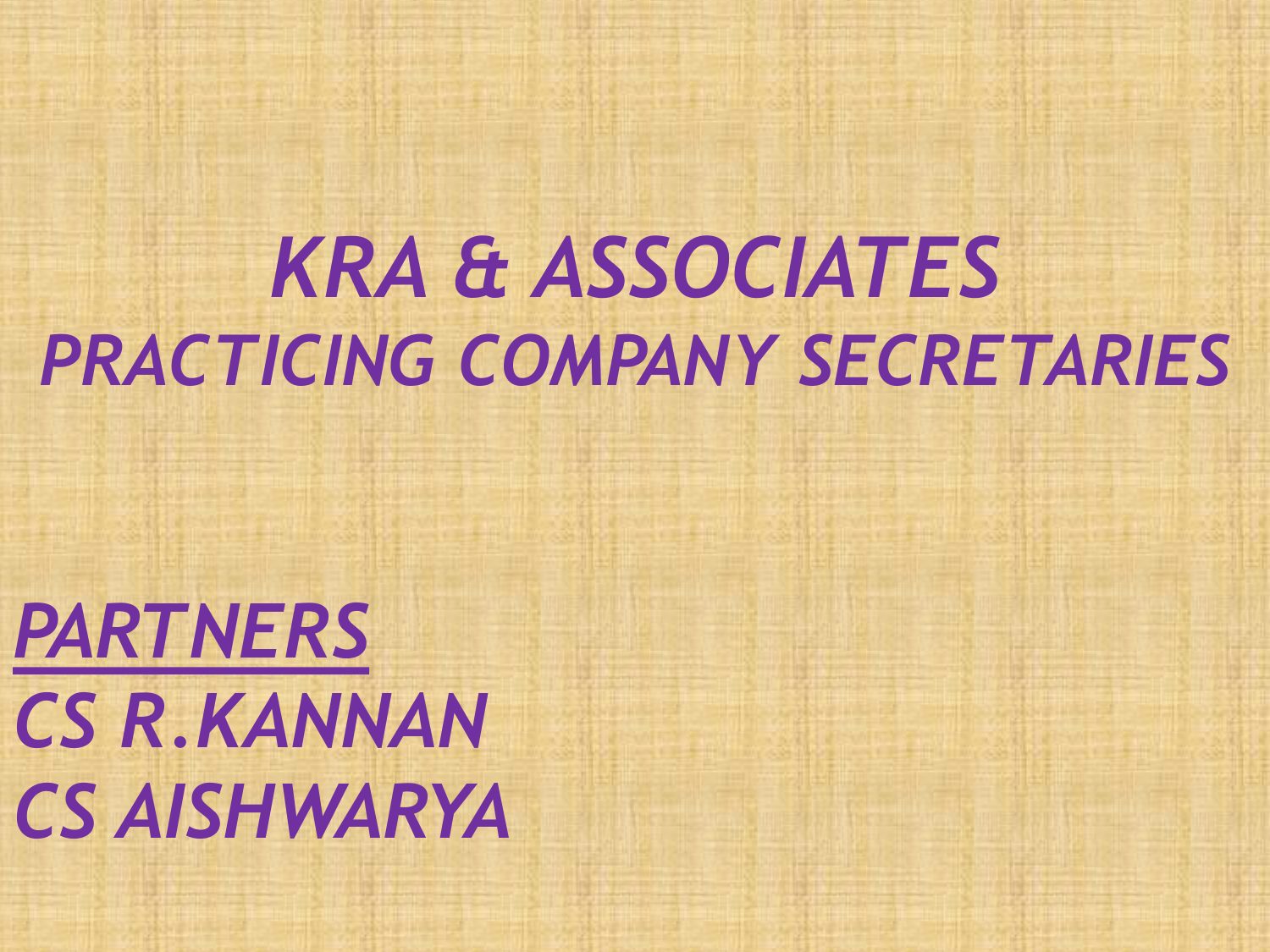# *Contact details*

*Office address: 6-A, 10th Street, New Colony, Adambkkam, CHENNAI-600088*

*Phone : 044-43559396 Email: gkrkgram@yahoo.co.in*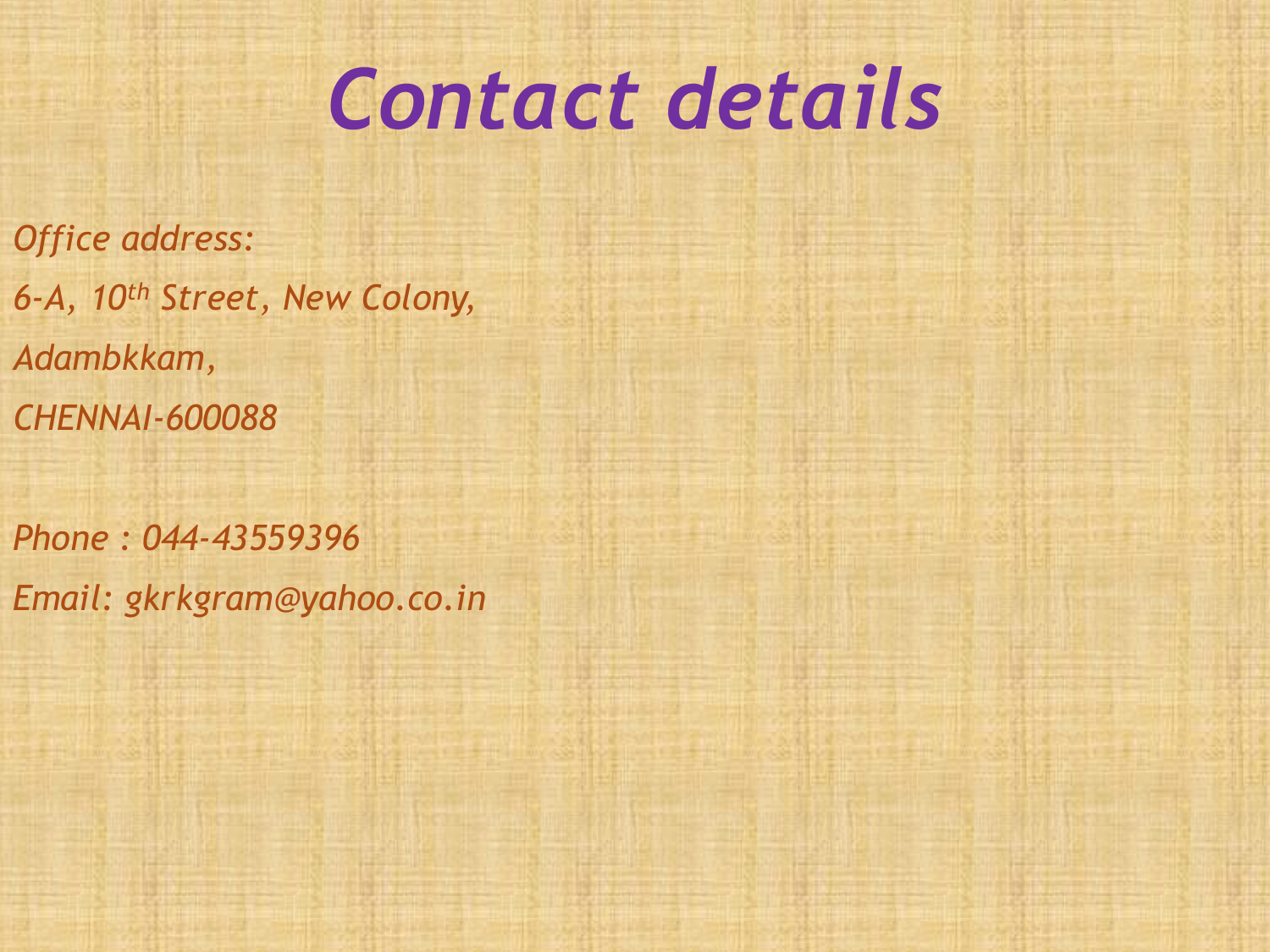## **PARTNERS CREDENTIALS CORE COMPETENCY Secretarial Audit Cost Audit Fund Raising through – IPO and Private Placement Management Consulting Merger & Amalgamation Scrutinizer Liasoning – RD, ROC, SEBI, RBI, IT, Trade Mark**

**Attorney – NCLT Forensic Audit**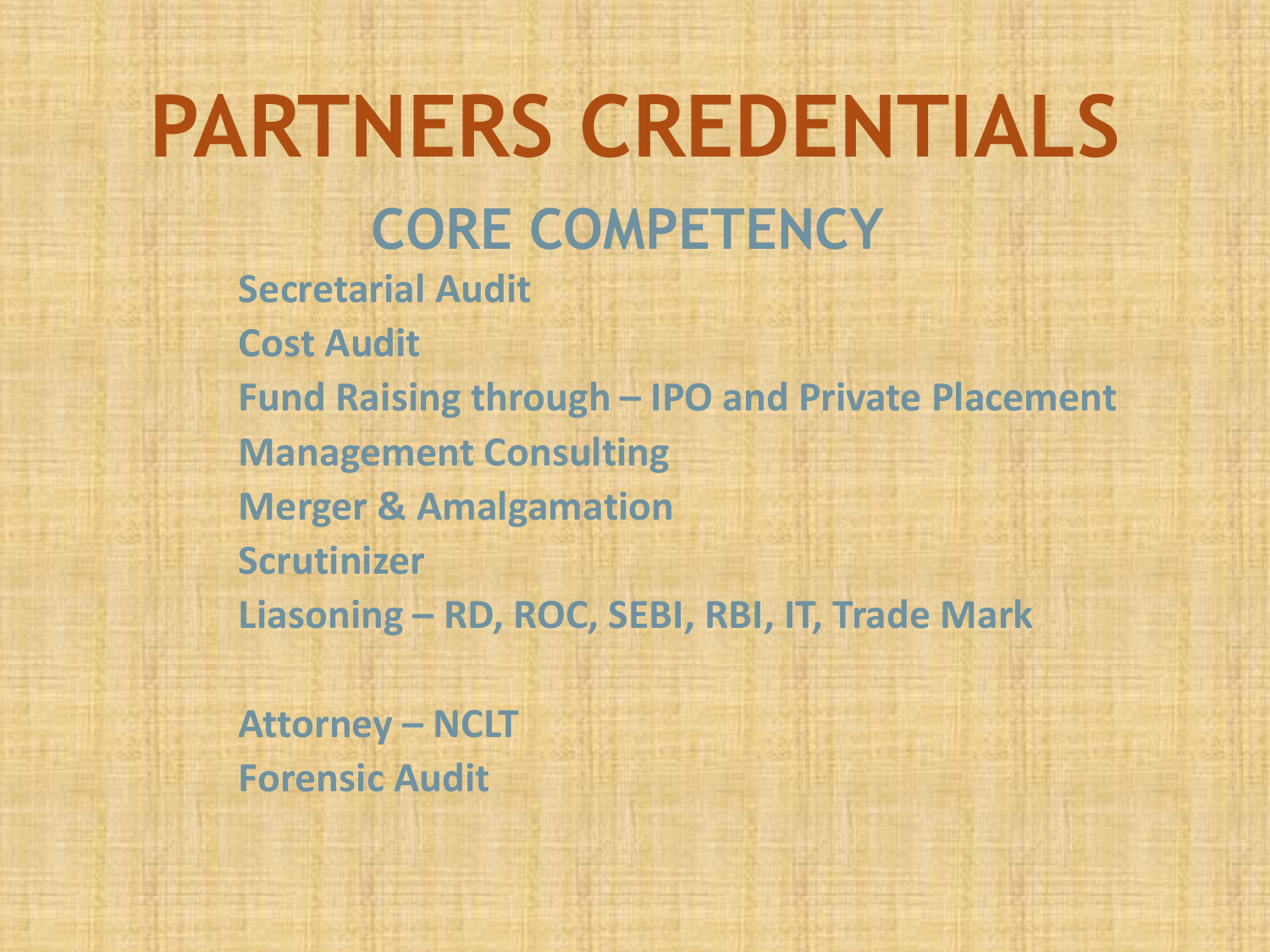## **EDUCATIONAL QUALIFICATION**

### *CS* **R.KANNAN**

**Fellow Company Secretary (FCS) (Institute of Company Secretary of India)**

**Associate Cost and Management Accountant (ACMA) (Institute of Cost & Works Accountants of India)**

**Graduate Diploma in Material Management (GDMM) Indian Institute of Material Management**

**Master in Commerce (M.Com) Madras University**

### *CS* **AISHWARYA**

**Associate Company Secretary (ACS) (Institute of Company Secretary of India)**

**Batchelor in Commerce (B.Com-General)**